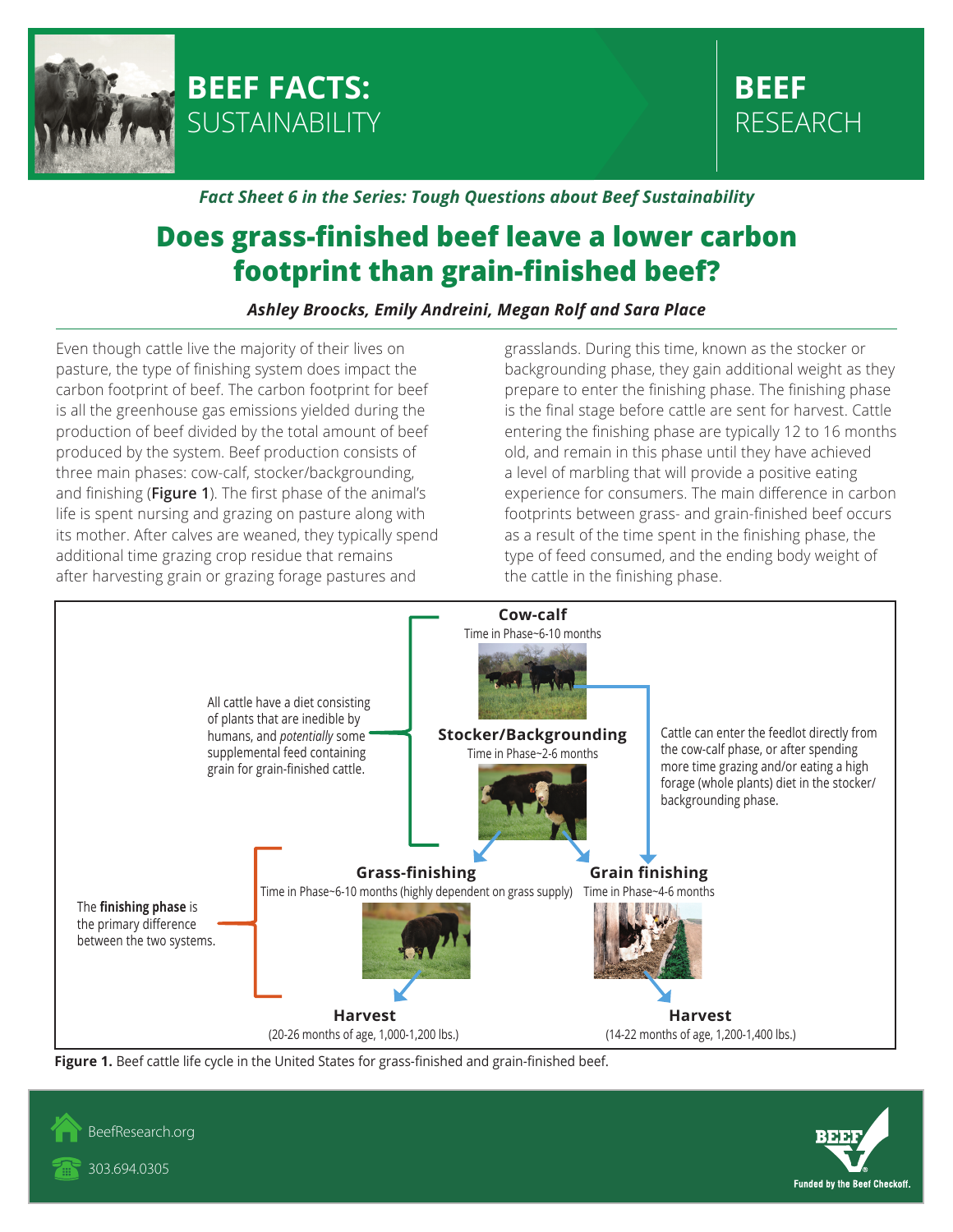Cattle entering the feedlot for finishing eat a diet that contains corn along with by-products (such as distillers grains leftover after ethanol production), vitamins and minerals, and forage or roughage (such as hay). Grainfinished cattle remain in the feedlot for approximately four to six months and are sent for harvesting at 14 to 22 months of age. Grain-finished cattle reach market weight faster than grass-finished<sup>1,2</sup> because the diet the animals receive is higher in energy, which results in more efficient weight gain. In contrast, grass-finished cattle gain at a slower rate due to the forage-based diet they eat and typically go to harvest at 20-26 months of age and at a lower weight than grain-finished animals. Grassfinished cattle may finish either faster or slower than this age range depending on the forage and grass resources available to the beef producer (e.g., the growing season is shorter in northern U.S. states, which may shorten the finishing period and lead to lighter weights at harvest). The difference in harvest weights translates into different numbers of U.S. citizens that could be fed per animal (**Table 1**). Utilizing forage as the primary source of feed also contributes to an increased carbon footprint for grass-finished beef,<sup>2</sup> because high forage diets (e.g., grass) produce more methane emissions from the animal's digestive tract than higher-energy, grain-based diets. The combination of consuming a higher energy, lower forage diet, shorter time spent on feed during finishing, and heavier carcass weights translate into a 18.5 to 67.5% lower carbon footprint for grain-finished beef as compared to grass-finished beef.<sup>1,2</sup>

Even though grass-finished beef has a higher carbon footprint, it does have some sustainability advantages. Grass-finished animals utilize plants that are inedible by humans as the primary source of energy and nutrients

for their entire lifetimes. In contrast, 82% of feed intake per unit of carcass weight for conventional animals occurs from grazing forage, pasture or rangeland.<sup>5</sup> Beef cattle can utilize forage grown on land not suitable for crop production, and thus produce human edible food from a resource that could not otherwise be used to produce food. Additionally, grasslands and pastures can sequester carbon dioxide from the atmosphere, which can help to mitigate global climate change. Research has shown an advantage for grass-finished beef production over grain-finished beef production when expressing feed conversion as human edible energy returned per unit of human edible energy consumed by the cattle.<sup>2,6</sup>

Accounting for carbon sequestration of grass-finished beef that is finished on pastures could lower the carbon footprint of grass-finished beef by 42%.<sup>2</sup> Ultimately, tradeoffs exist between the two beef production systems; however, beef producers using either system can sustainably meet consumer demand for beef by utilizing the resources they have in their part of the country.

*Bottom Line:* **Tradeoffs occur in different aspects of sustainability when comparing grain-finished and grass-finished beef production systems. Grain-finished beef has a lower carbon footprint than grass-finished beef due to more efficient utilization of feed in the finishing phase, fewer days on feed, and greater amount of beef produced per animal. However, grass-finished beef contributes to sustainable beef production by utilizing forage resources during finishing to produce food from plants that are inedible by humans.**

| <b>Finishing</b><br>system | <b>Harvest live</b><br>weight, lbs. | <b>Dressing</b><br>$\frac{9}{6}$ | <b>Carcass Weight</b><br>per animal, lbs. | U.S. citizens fed<br>per animal* |
|----------------------------|-------------------------------------|----------------------------------|-------------------------------------------|----------------------------------|
| Grass-finished             | 1,100                               | 58%                              | 638                                       | 8.0                              |
| Grain-finished             | 1,300                               | 64%                              | 832                                       | 10.4                             |

**Table 1.** U.S. citizens fed for one year per animal for grass-finished and grain-finished beef.

\*Assuming 80.1 lbs. of carcass weight availability per capita in 20134